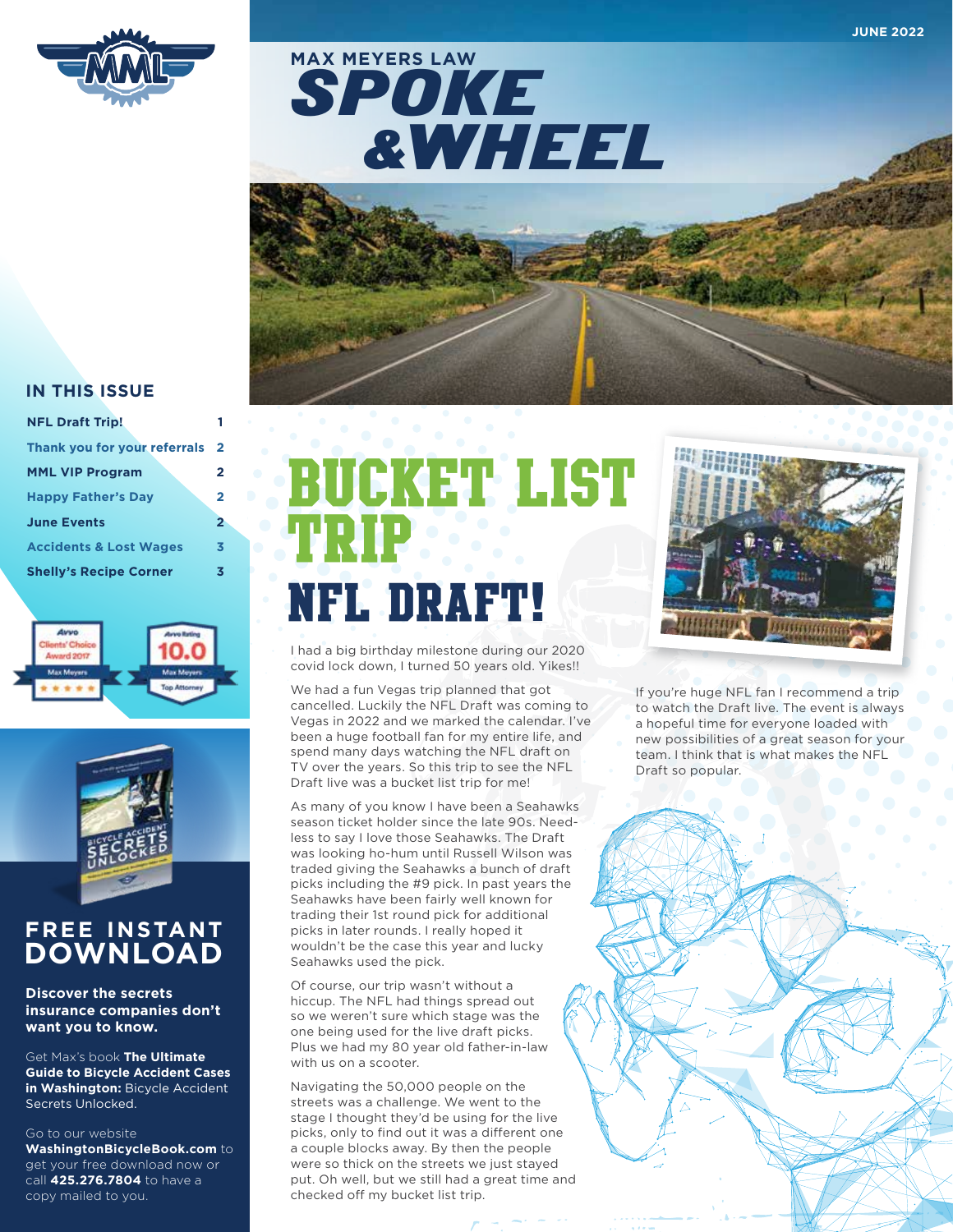## Happy Father's Day!

We at Max Meyers Law wish all the Dads the Happiest of Father's Day this year!

We generally all love our Dads and all they have done for us over the years. Dads are often more reserved, but we all know deep down they love us and always want the best for us. Take a moment and let your Dad know how much he is appreciated and loved!!

ank you Dads!



**Become a VIP Member today and take advantage of our great benefits!** 

Email us at **info@maxmeyerslaw.com** or visit our website at **MaxMeyersLawVIP.com**!



### What Clients are Saying about the MML Team

Max went above and beyond for me in my case, which is not a straightforward case and takes a great deal of work. I feel in every step along the process, Max showed knowledge and support to ensure I have chance to get the most out of the case.

rarely caught off guard in this 3 year journey. Max's team is dedicated to make sure I am not under paid from insurance. Max has consistently communicated to me the best moves for the next step in milestone events. With that, I am well prepared for what is going to happen around each corner and

**- Yongbin Sun**

#### June 17 - 19 Washington Brewers Festival

Perfect for Father's Day outing. 400 beers from 100 WA breweries on hand for tasting. Plus food trucks and live music. Takes place in Redmond at Marymoor Park. Cost is \$40 at door.

Visit www.washingtonbeer.com for details and schedule.

#### June 18 Fremont Solstice Parade & Fair

Seattle's Fremont neighborhood has one of the most fantastic and must see parades every year. The parade is famous for crazy costumes and occasionally naked bike riders! There's lots of food, drinks, and vendors as well.

Visit www.fremontartscouncil.org/parade for details.

#### June 25 Greenwood Car Show

This is one of the biggest car shows every summer in Seattle. Tons of awesome vintage show cars on display. Plus tons of food and drink while you walk this big show.

Visit www.greenwoodcarshow.com for details.

#### June 25 - 26 Pride Parade and Festival

Seattle's Capital Hill hosts a big weekend festival celebrating the LGBTQIA+ community. There's lots of food, drinks and live music. The parade is a must see Seattle event! Visit www.seattlepridefest.org for details and schedule.<br>Visit www.seattlepridefest.org for details and schedule.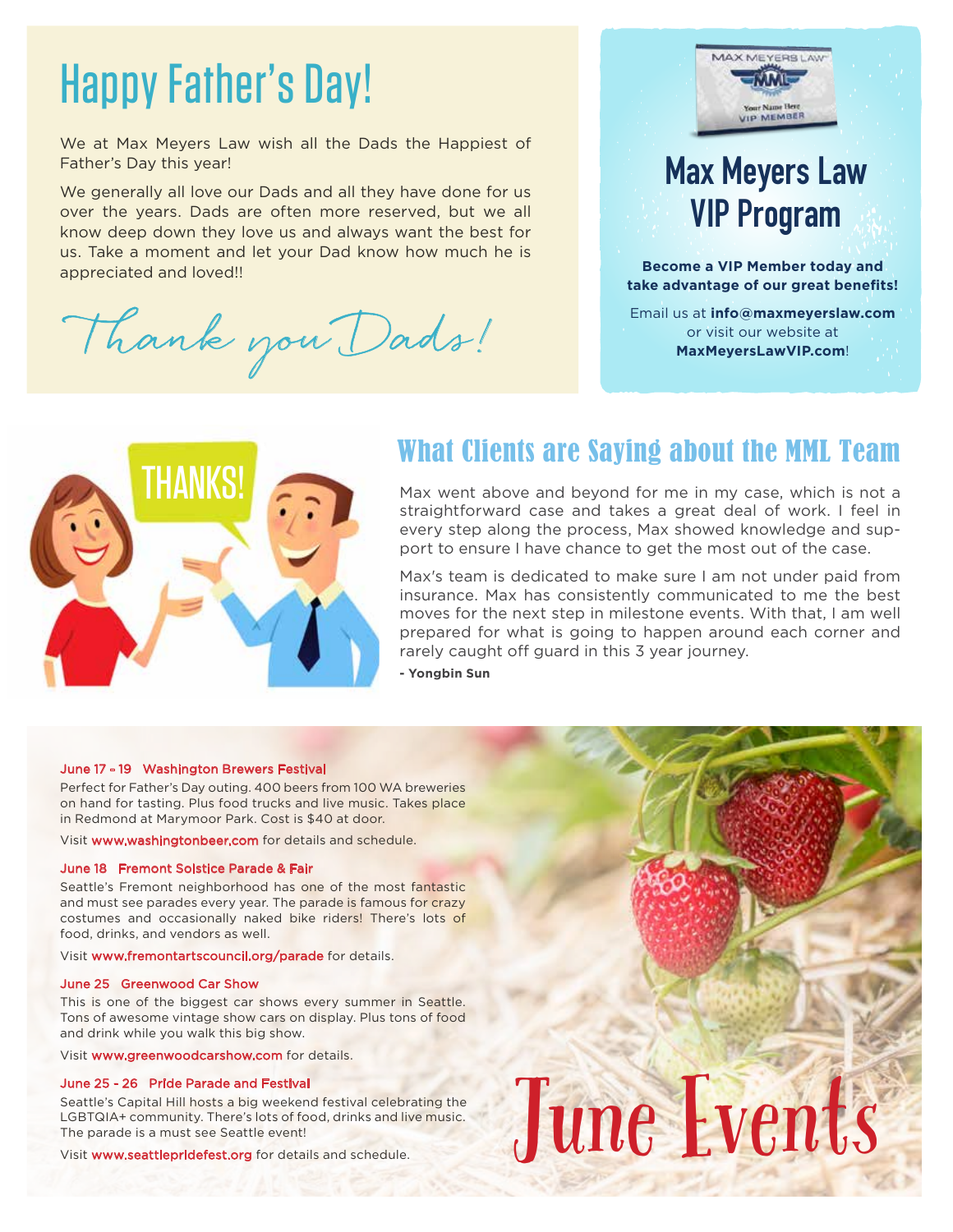## How do you get paid for lost wages after a motorcycle accident?

Summer means lots of motorcycles on the road. A bad motorcycle accident can turn your life upside down. One minute, your life is moving along smoothly, and the next minute, your world is full of hospital expenses, medical treatments, and, quite often, pain and physical limitations.

To make matters worse, your injuries might prevent you from working or working in the same capacity as you did prior to the accident. Lost wages mean less money and more worries as the bills pile up.



#### LOSS OF INCOME AFTER A WASHINGTON MOTORCYCLE ACCIDENT

Loss of income refers to the wages and other income you've lost due to the motorcycle accident injuries. In other words, they are the wages you would have earned had you not been injured. For example, if your injuries caused you to miss two weeks of wages, these are considered lost income. Other types of lost income may include:

- Self-employment income
- Tips, bonuses, or commissions
- Overtime
- Raises
- Other benefits (e.g., sick days, etc.)

To recover lost income, you must file a personal injury claim and prove that your lost wages were due to injuries you sustained in the motorcycle accident. You will also have to establish the amount of the lost earnings with reasonable certainty.

#### CALCULATING LOST INCOME

Determining past loss of income or lost wages can be fairly straightforward. You will need to prove your typical income prior to the accident then determine how much income you lost due to your injuries. You will need evidence such as:

- Paystubs
- W-2 or 1099 tax forms
- Invoices
- Documentation of missed meetings or conferences
- Letter from your employer establishing your usual income and benefits
- Letter from a healthcare provider verifying your medical condition and inability to work until certain conditions are met

• Hospitalization and other medical records

The calculation of lost income becomes more complex if you are self-employed, do not earn hourly wages, or make most of your income through tips or commissions. Under such circumstances, it is crucial to have an experienced personal injury lawyer to help you determine and prove your estimated lost earnings during your recovery period.

#### LOST EARNING CAPACITY

If your injuries have caused you to become temporarily or permanently disabled, you may also be able to recover for lost earning capacity. This loss refers to the future wages, or income you would have earned had you not become disabled. That is, if your earning ability has decreased because of your injuries, you may be able to recoup the difference between your pre-accident earning capacity and your current one.

To illustrate: imagine that before the motorcycle accident, you had a job that required you to stand for eight hours per day. However, post-accident, your injuries only permit you to stand for a few hours or use a wheelchair. If the injuries force you to take a lower-paying job or you're unable to work at all, you might be entitled to an award that would amount to the same earnings you would have had if you had not been injured.

CALCULATING LOST EARNING CAPACITY Assessing lost earning capacity is a more cont. on page 4



## SEARED SCALLOP SALAD WITH GRAPEFRUIT, ARUGULA AND SPINACH

#### **Ingredients:**

- 2 pink grapefruits, reserving 3 slices
- 1 1/4 lb sea scallops, washed and dried with a paper towel
- 2 teaspoon extra virgin olive oil
- salt and pepper
- 8 oz baby spinach and arugula

#### **Directions:**

Peel the skin and white membrane off the grapefruit and separate the pieces. Reserve three grapefruit slices for the vinaigrette and squeeze the juice; set aside. Chop up remaining grapefruit for the salad.

In a medium bowl whisk olive oil, squeezed grapefruit juice (from 3 slices of grapefruit), champagne vinegar, chopped shallots, salt and pepper.

Season scallops with salt and pepper. Heat a large pan on a high heat. When the pan is hot, add oil and place scallops in the pan. Sear without touching them for a few minutes until the bottom

#### *For the champagne vinaigrette:*

- 2 tablespoons extra virgin olive oil
- 1 tablespoon champagne vinegar, white wine vinegar will work too
- 2 tablespoons chopped shallots
- 1/4 teaspoon salt and pepper



forms a nice caramel colored crust. Turn and cook about another minute while their centers are still slightly translucent (you can check this by viewing them from the side). Be careful not to overcook. Remove from the pan.

Divide the baby greens evenly between four plates. Arrange grapefruit on the plate and top with scallops; drizzle with vinaigrette.